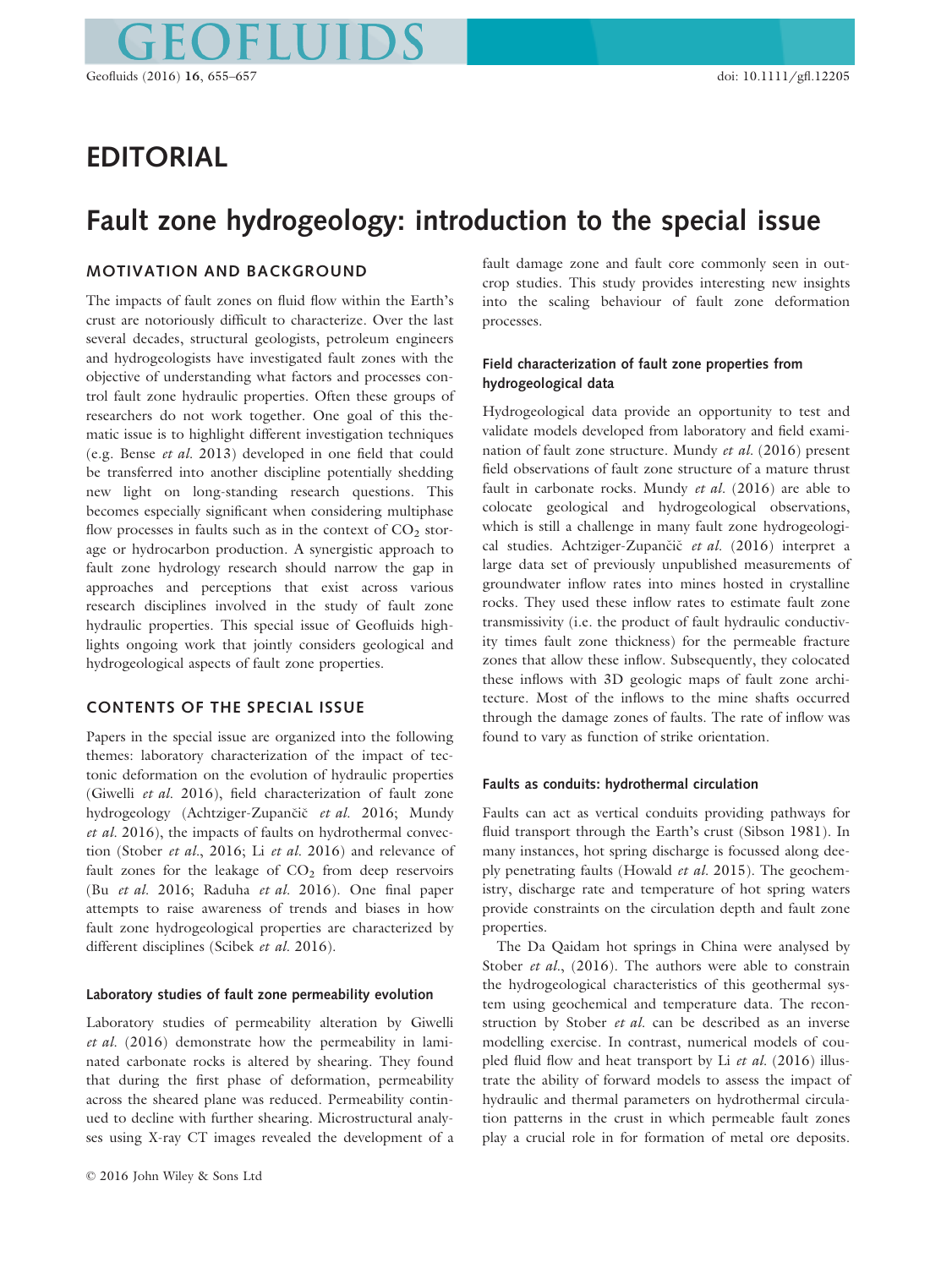Li et al. (2016) used FLAC3D, a widely used hydrogeomechanics code, to evaluate the occurrence of uranium deposits beneath the Athabasca Basin, Canada. They infer that the location and thermal conductivity of fault zones near the interface between the crystalline basement and Palaeozoic sediments played an important role in the development of economic, unconformity-related uranium mineralization.

#### Faults as seal and/or conduits: reservoir studies

The potential for faults to provide potential leak points for sequestered  $CO<sub>2</sub>$  in deep reservoirs has been a long-standing concern in the carbon capture and storage community (e.g. Rudqvist et al. 2006). Two studies in this special issue (Bu et al. 2016; Raduha et al. 2016) consider this aspect of fault zones through a combination of field data collection and numerical modelling of multiphase flow.

Raduha et al. (2016) evaluated the potential impact of mesoscale fault systems through caprocks on possible  $CO<sub>2</sub>$ leakage from reservoirs. They constructed fault zone hydrogeological models based upon detailed outcrop measurements of permeability of various fault zone elements (i.e. deformation bands and fractures) from exposed fault zones in the Entrada Sandstone, Utah. Their fault zone hydrogeological framework model was incorporated into a multiphase  $(CO_2-H_2O)$  reservoir model in order to evaluate the impact of faults on seal bypass. The authors found that the extent of fault penetration through the cap rock played an important role in determining whether or not a fault can permit leakage of supercritical  $CO<sub>2</sub>$ . These authors also argued that storage of  $CO<sub>2</sub>$  within the caprock via fracture transport represents a potential storage reservoir for carbon.

Bu et al. (2016) used geological data from the Ordos CO2 geological storage demonstration project site in north-western China, where  $CO<sub>2</sub>$  is injected into a sandstone–mudstone sequence. These authors used geological data from well logs of the stratigraphy of the reservoir because no direct observations of fault zones were available. They used idealized hydrologic model simulations to illustrate how a conductive fault in a reservoir at some distance from a  $CO<sub>2</sub>$  injection well would start to act as a leak point between reservoir and adjacent mudstone intervals. These authors argued that migration of  $CO<sub>2</sub>$  away from the injection well further into the host rock is enhanced by the presence of faults.

# Detecting generic trends and patterns in fault zone hydrogeology

The reported hydrologic behaviour of fault zones can vary depending on the geologic setting and conditions as well as the underlying goals of the research community undertaking the investigation (Bense et al. 2013). Scibek et al. (2016) attempted to identify whether observational bias exists, by bringing together as many data sets as possible from various published sources ranging from hydrogeological investigations, mining studies, structural geology and hydrocarbon reservoir research. These authors then set out to establish whether any particular approach, and/or background of the research team, led to a bias in how fault zones are viewed (i.e. as conduits, barriers or conduit-barrier systems). The authors conclude that the observation method, geoscience discipline and lithology are three important factors in how a fault zone is characterized and that observational bias does exist.

### Gaps in knowledge

Despite the important contributions of this thematic issue in advancing our understanding of fault zones, significant gaps exist in our understanding of multiphase fluid properties and transport processes of faults. Of particular interest and areas with significant gaps are (i) the relative permeability behaviour of fractures and faults to brine,  $CO<sub>2</sub>$  and hydrocarbon fluids; (ii) the impacts on flow rates of counter-current and Poiseuille flow in large fracture apertures where capillarity does not dominate flow; (iii) effective means for characterizing transfer functions between fractures and matrixes for multiphase fluids; and (iv) the coupling of hydro-geochemical–geomechanical processes and it impact on the flow properties of fault zones. Significant advances in experimental techniques including  $\mu$ -CT imaging techniques and triaxial flow cells are beginning to shed light on some of the fluid dynamics at small scales. For flow at the meso- and macroscale, integrated laboratoryand field-scale observations, together with advanced numerical modelling techniques, are required to understand and predict the flow behaviour. Macroscale flow in faults is, however, crucially affected by within- and alongfault heterogeneity, so multiscale approaches are crucial. A lack of well-characterized field-scale experiments on flow and transport processes across and within fault zones limits the advancement of this discipline. Further, synergies between researchers working on advanced numerical modelling codes, field-scale hydrogeological observations and experimentation are required to fundamentally advance the science of fault zone hydrogeology.

#### CONCLUDING REMARKS

The papers in this special issue provide a snapshot of current approaches, both novel and based upon established techniques, to elucidate fault zone hydrogeological behaviour from field observations. These papers show the broad context to which fault zone hydrogeology is relevant. They show the range of techniques and expertise required to address these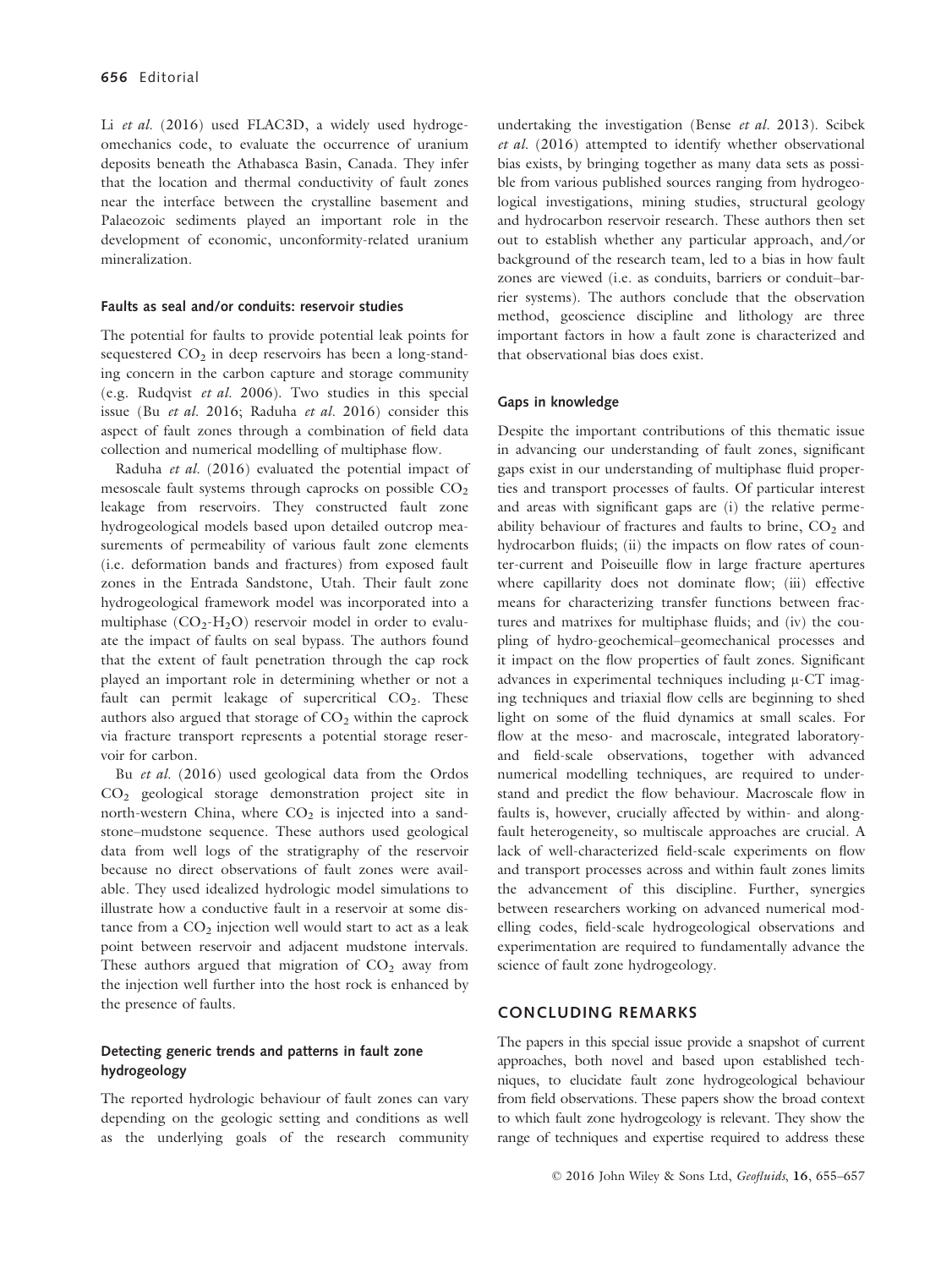fundamental issues and the advancements that are being made through an integrated and synergistic approach.

Understanding the flow properties of faults is critical to issues spanning many disciplines of the geological sciences and subjects including geoenergy extraction, waste and energy storage, groundwater and the environment. A lack of fundamental understanding of fault-related flow properties and processes undermines issues ranging from risk assessment of  $CO<sub>2</sub>$  storage projects to the effective management of hydrocarbon, geothermal and groundwater resources. Continued research ranging from experimentation, hydrogeological field observations and advanced modelling techniques are required to address this critical area.

# Victor Franciscus Bense<sup>1</sup>, Zoe Kai Shipton<sup>2</sup>, Yannick Kremer<sup>2</sup> and NIKO KAMPMAN<sup>3</sup>

<sup>1</sup>Wageningen University and Research, Wageningen, Netherlands; <sup>2</sup>University of Strathclyde, Glasgow, United Kingdom; <sup>3</sup>Shell Global Solutions International, Rijswijk, Netherlands

## **REFERENCES**

- Achtziger-Zupančič P, Loew S, Hiller A, Mariethoz G (2016) 3D fluid flow in fault zones of crystalline basement rocks (Poehla-Tellerhaeuser Ore Field, Ore Mountains, Germany). Geofluids, 16, 688–710.
- Bense VF, Gleeson T, Bour O, Loveless S, Scibek J (2013) Fault zone hydrogeology. Earth Science Reviews, 127, 171–92.
- Bu F, Xu T, Wang F, Yang Z, Tian H (2016) Influence of highly permeable faults within a low-porosity and low-permeability

reservoir on migration and storage of injected  $CO<sub>2</sub>$ . Geofluids, 16, 769–781.

- Giwelli A, Delle Piane C, Esteban L, Clennell MB, Dautriat J, Raimon J, Kager S, Kiewiet L (2016) Laboratory observations of fault transmissibility alteration in carbonate rock during direct shearing. Geofluids, 16, 658-672.
- Howald T, Person M, Campbell A, Lueth V, Hofstra A, Sweetkind D, Gable CW, Banerjee A, Luijendijk E, Crossey L, Karlstrom K, Kelley S, Phillips F (2015) Evidence for long-time scale ( $> 10<sup>3</sup>$  years) changes in hydrothermal activity induced by seismic events. Geofluids, 15, 252-268.
- Mundy EM, Dascher-Cousineau K, Gleeson T, Rowe CD, Allen DM (2016) Complexity of hydrogeologic regime around an ancient low-angle thrust fault revealed by multidisciplinary field study. Geofluids, 16, 673–687.
- Raduha S, Butler D, Mozley PS, Person M, Evans J, Heath JE, Dewers TA, Stauffer PH, Gable CW, Kelkar S (2016) Potential seal bypass and caprock storage produced by deformation-bandto-opening-mode-fracture transition at the reservoir/caprock interface. Geofluids, 16, 752–768.
- Rudqvist J, Birkholzer J, Tsang CF (2006) Modelling hydrological and geochemical processes related to  $CO<sub>2</sub>$  injection in a faulted multilayer system. In: Proceedings of the GHGT8 Conference-Trondheim (Norway), pp. 18–22.
- Scibek J, Gleeson T, McKenzie JM (2016) The biases and trends in fault zone hydrogeology conceptual models: global compilation and categorical data analysis. Geofluids, 16, 782-798.
- Sibson RH (1981) Fluid flow accompanying faulting: field evidence and models. In: Earthquake Prediction—An International Review: American Geophysical Union Monograph, Maurice Ewing Series, Vol. 3 (eds Simpson DW, Richards PG), pp. 593–603. American Geophysical Union, Washington, DC.